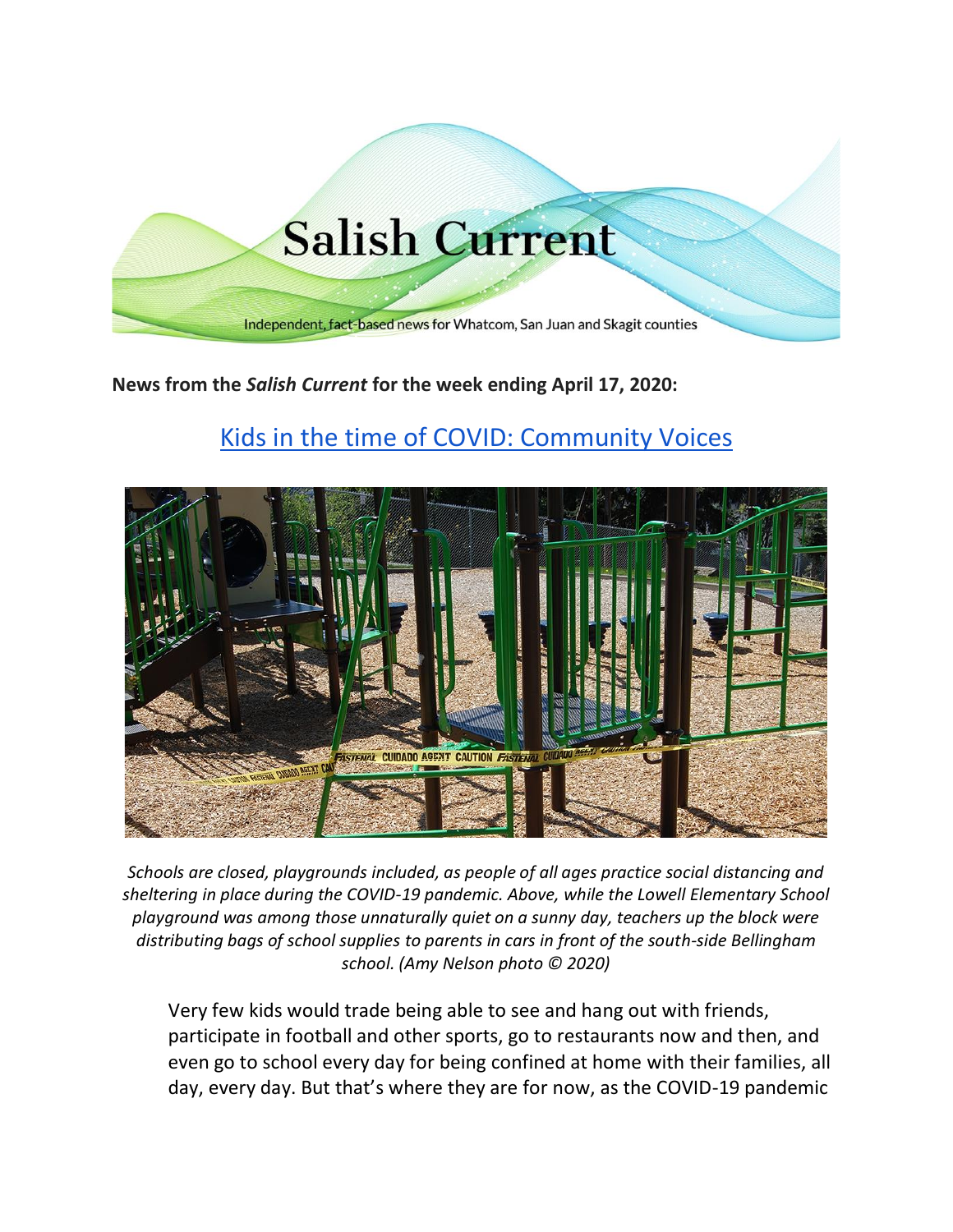has closed schools around Washington state, pushing lessons online and curtailing many activities to help defeat the virus.

Kids are missing their friends and the normal flow of life, but learning along the way. Here's [what a few have to say](https://salish-current.org/2020/04/17/kids-in-the-time-of-covid-community-voices/) about the exp erience:

\* \* \*

News from around the region...

**EDITOR'S NOTE**: Coronavirus news coverage in the *[Bellingham Herald](https://www.bellinghamherald.com/)* can be accessed online without a subscription.

Health & Safety

[B.C. implements new COVID-19 border checkpoints](https://www.thenorthernlight.com/stories/bc-implements-new-covid-19-border-checkpoints,10263?)

New, secondary checkpoints have been established on the Canadian side of the northern border in response to the COVID-19 pandemic. On April 14, Canadian prime minister Justin Trudeau said that Canada-U.S. [border](https://nationalpost.com/news/world/restrictions-at-canada-u-s-border-could-soon-be-eased-trump-suggests)  [restrictions won't be relaxed in the near term.](https://nationalpost.com/news/world/restrictions-at-canada-u-s-border-could-soon-be-eased-trump-suggests) (The Northern Light)

# [Confirmed case on San Juan brings county total to 14](https://www.sanjuanjournal.com/news/confirmed-case-on-san-juan-brings-county-total-to-14/)

There are five cases of COVID-19 reported on San Juan; eight on Orcas; and one on Lopez. A total of 459 tests have been performed as of April 16. (San Juan Journal)

[Northwest Clean Air Agency Asks for Voluntary Curtailment on Woodstove](https://www.whatcomtalk.com/2020/04/15/northwest-clean-air-agency-asks-for-voluntary-curtailment-on-woodstove-and-outdoor-burning-during-covid-19-crisis/)  [and Outdoor Burning During COVID-19 Crisis](https://www.whatcomtalk.com/2020/04/15/northwest-clean-air-agency-asks-for-voluntary-curtailment-on-woodstove-and-outdoor-burning-during-covid-19-crisis/) (Whatcom Talk)

[Coronavirus flight: As the affluent head to Washington vacation homes, some](https://www.seattletimes.com/seattle-news/data/fleeing-seattle-affluent-urbanites-head-to-vacation-homes-worrying-some-year-rounders/?utm_source=referral&utm_medium=mobile-app&utm_campaign=ios)  [year-rounders worry](https://www.seattletimes.com/seattle-news/data/fleeing-seattle-affluent-urbanites-head-to-vacation-homes-worrying-some-year-rounders/?utm_source=referral&utm_medium=mobile-app&utm_campaign=ios)

Even if very few own a massive yacht, many more can take refuge in the family vacation home, typically located in a beautiful and less-populated area — and far from the coronavirus hot spots. (Seattle Times)

[Dog owners: your help needed for survey](https://kgmi.com/news/007700-dog-owners-your-help-needed-for-survey/)

Whatcom County and Whatcom Conservation District ask dog owners to fill out a [survey](https://www.surveymonkey.com/r/whatcomdog) to help to better understand dog poop pick-up habits. (KGMI)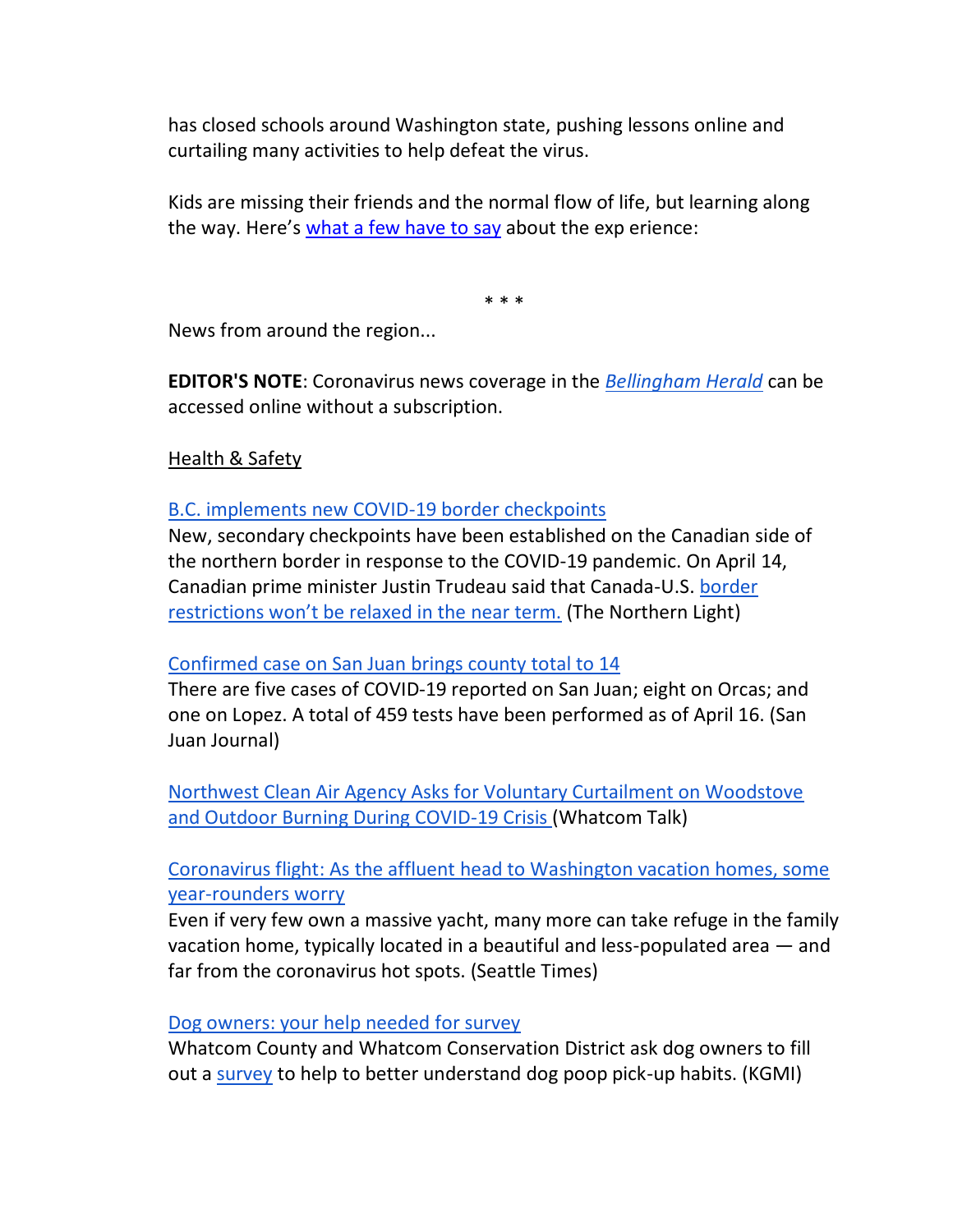## Education

#### [Western plans for fall quarter return to campus](https://www.westernfrontonline.com/2020/04/13/western-plans-for-fall-quarter-return-to-campus/)

The plan to open the campus in the fall is based on the assumption that the coronavirus trends will have peaked and people will continue social distancing and follow public health directives. (Western Front)

# [Students and professors work to make online classes comparable to previous](https://www.westernfrontonline.com/2020/04/15/hands-on-learning-in-a-virtual-environment/)  [lab and field-experience classes](https://www.westernfrontonline.com/2020/04/15/hands-on-learning-in-a-virtual-environment/)

Students and professors attempt to adapt to an online academic world without lab and field-experience classes. (Western Front)

#### Government

#### [City event permits canceled through August due to COVID-19](https://myferndalenews.com/city-event-permits-canceled-through-august-due-to-covid-19_102068/)

Permits were cancelled by the city of Ferndale for the Whatcom County Old Settlers Picnic events, the Ferndale Street Festival and city-organized summer activities, along with all other large gatherings and events and those scheduled at Pioneer Pavilion Community Center. (My Ferndale News)

#### [State Ferries further extends winter schedule](https://www.goskagit.com/coronavirus/state-ferries-further-extends-winter-schedule/article_fe461df3-4da6-51c8-81bc-a0d53d532464.html?utm_medium=social&utm_source=email&utm_campaign=user-share)

State Ferries will remain on its winter sailing schedule through June 20 because of a decrease in demand for service. (Skagit Valley Herald) [Ridership](https://www.kitsapsun.com/story/news/2020/04/14/state-ferry-ridership-hits-1950-s-era-lows-revenue-plummets/2992370001/)  [is at 1950s-era lows](https://www.kitsapsun.com/story/news/2020/04/14/state-ferry-ridership-hits-1950-s-era-lows-revenue-plummets/2992370001/) Washington State Ferries relies heavily on fares to run. (Kitsap Sun)

## [Anacortes council approves \\$11.5M contract for second pipeline, well at water](https://www.goskagit.com/anacortes/news/anacortes-council-approves-11-5m-contract-for-second-pipeline-well-at-water-plant/article_36fbf8d4-7f49-11ea-b49f-578c94ebce9a.html)  [plant](https://www.goskagit.com/anacortes/news/anacortes-council-approves-11-5m-contract-for-second-pipeline-well-at-water-plant/article_36fbf8d4-7f49-11ea-b49f-578c94ebce9a.html)

The Anacortes City Council awarded an \$11.5 million contract Monday for construction of a second pipeline between the intake pump station and the water treatment plant on the Skagit River, as well as a second storage tank for treated water. (Anacortes American)

#### [Inslee signs bill to strengthen derelict vessel prevention program](https://sanjuanislander.com/news-articles/government-news/state/30868/inslee-signs-bill-to-strengthen-derelict-vessel-prevention-program)

A bill sponsored by Sen. Liz Lovelett (D-Anacortes) to increase investments in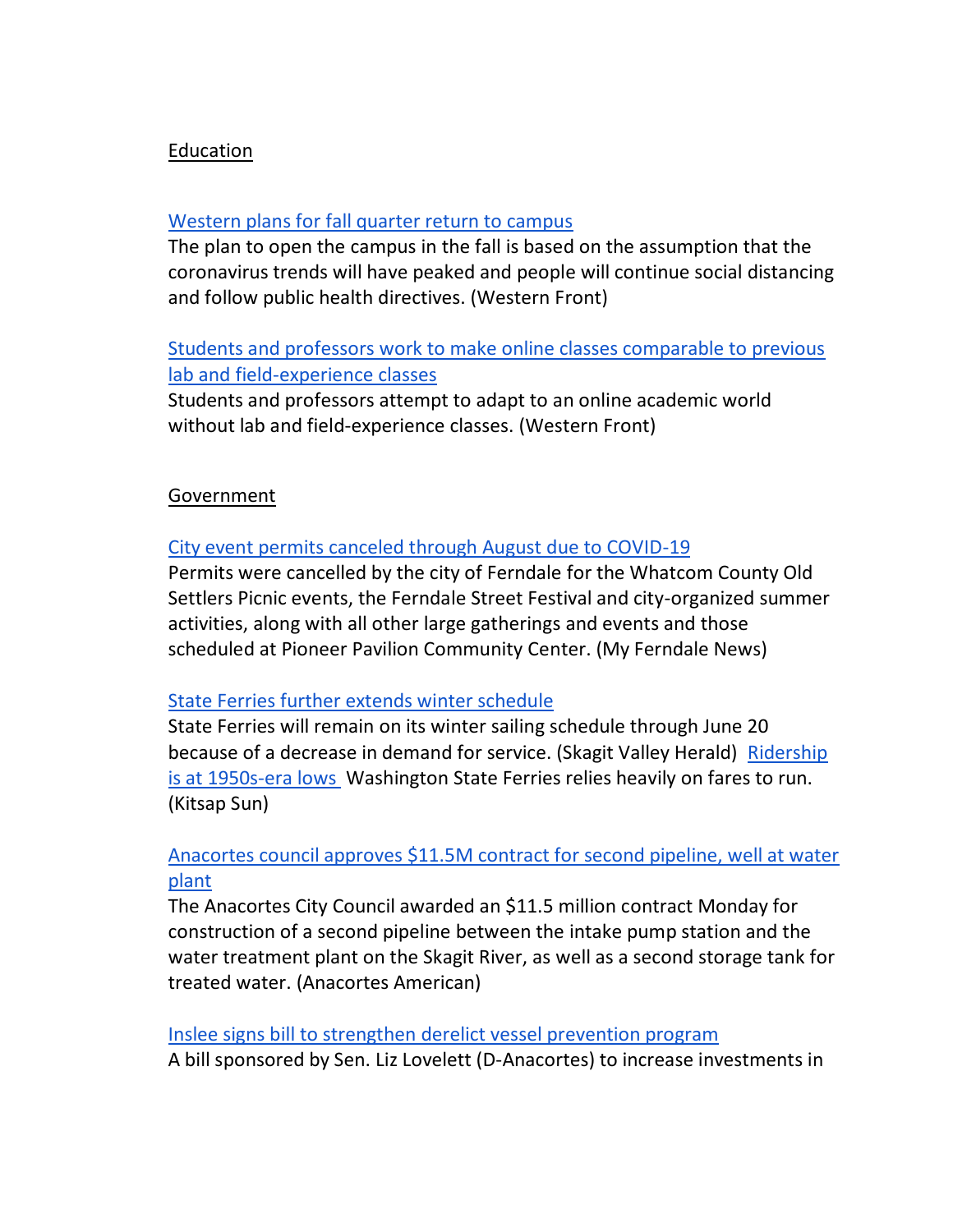the Derelict Vessel Removal Program was signed by Gov. Jay Inslee this week. (San Juan Islander)

#### Nature

[50 years ago, the global Earth Day movement was born](https://www.seattletimes.com/pacific-nw-magazine/50-years-ago-the-global-earth-day-movement-was-born-and-so-was-western-washington-universitys-huxley-college-both-have-shaped-and-reflected-our-national-environmental-conversation/) — and so was WWU's [Huxley College, both shaping national environmental conversation](https://www.seattletimes.com/pacific-nw-magazine/50-years-ago-the-global-earth-day-movement-was-born-and-so-was-western-washington-universitys-huxley-college-both-have-shaped-and-reflected-our-national-environmental-conversation/) Given the looming threat of previously unimagined environmental peril, do five decades of recycling, emissions testing, composting, preserving wetlands and buying local now qualify as deckchair-rearranging of Titanic proportions? (Seattle Times)

## [A Dam Success](https://theplanetmagazine.net/a-dam-success-49e2852a5155)

If all goes to plan, there will be chinook spawning on a stretch of the Nooksack River that has not seen salmon return to spawn in almost 60 years. (The Planet Magazine)

# [Do-it-yourself traps will aid in the hunt for bee-killing hornets spotted in](https://myferndalenews.com/do-it-yourself-traps-will-aid-in-the-hunt-for-bee-killing-hornets-spotted-in-blaine_102034/)  [Blaine](https://myferndalenews.com/do-it-yourself-traps-will-aid-in-the-hunt-for-bee-killing-hornets-spotted-in-blaine_102034/)

The Department of Agriculture asks volunteers to build and install traps in Whatcom, Skagit, Island, San Juan, and Clallam counties. (My Ferndale News)

# Expandi[ng Canada's Biggest Port Will Be a Blow to Wildlife](https://www.hakaimagazine.com/news/expanding-canadas-biggest-port-will-be-a-blow-to-wildlife/)

A new environmental assessment raises plenty of concerns about the proposed expansion of Vancouver's Roberts Bank shipping terminal. (Hakai Magazine)

#### Business

[Dairy industry seeks COVID disaster relief](https://www.lyndentribune.com/news/dairy-industry-seeks-covid-disaster-relief/article_de36dc10-7ea2-11ea-a698-dfda44c6ee29.html)

Dairy farming has been hard hit by the shutdown of restaurants and schools. (Lynden Tribune)

# [Lynden, construction industry chafes against Inslee's coronavirus restrictions](https://www.bellinghamherald.com/news/coronavirus/article241919166.html)

Lynden City Administrator Mike Martin released a letter encouraging the building community "to continue its work wherever it can be done prudently and safely." (Bellingham Herald)